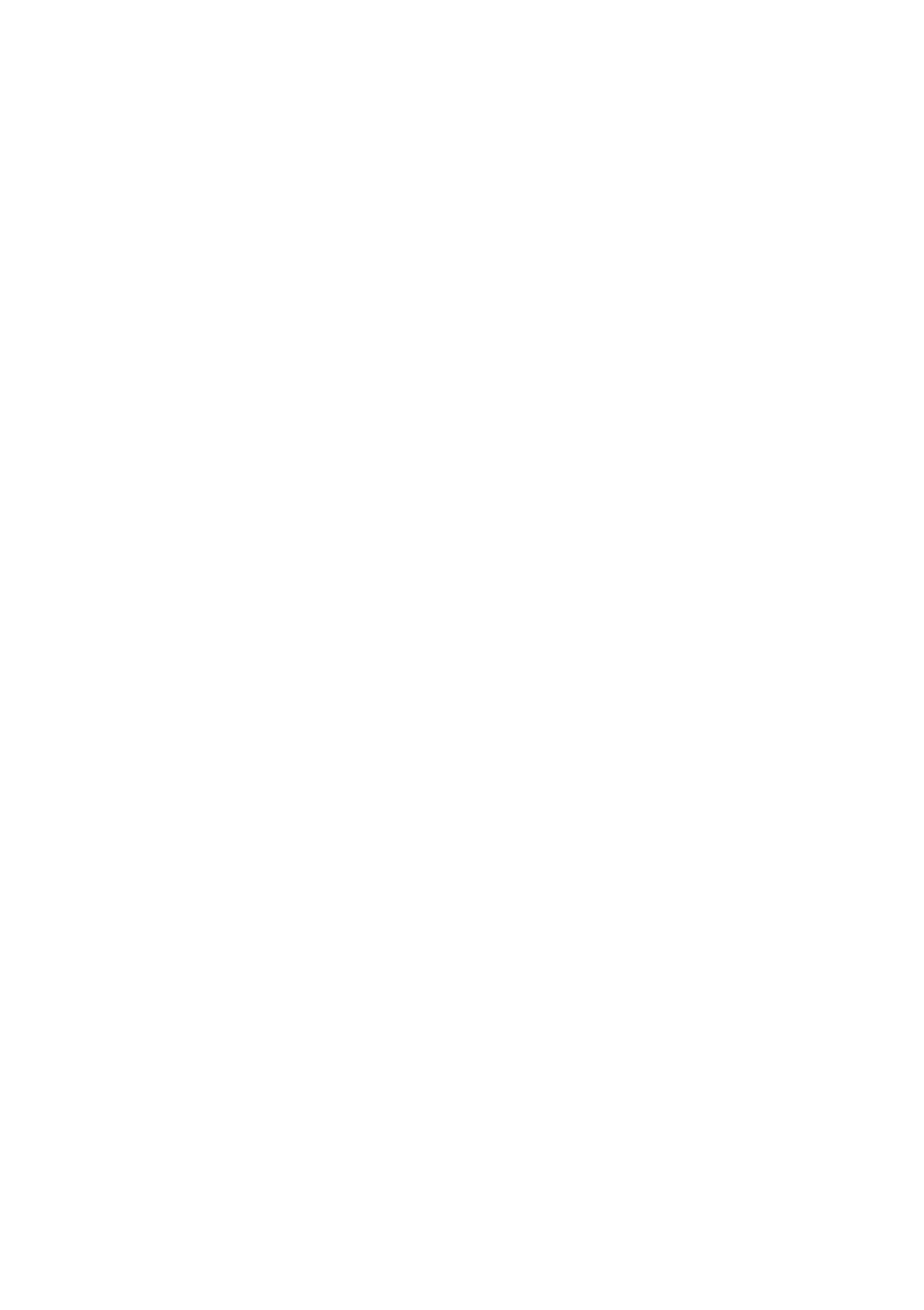## DADA MANIFESTO

*by Tristan Tzara*

1918

*by Lucas Battich*

2015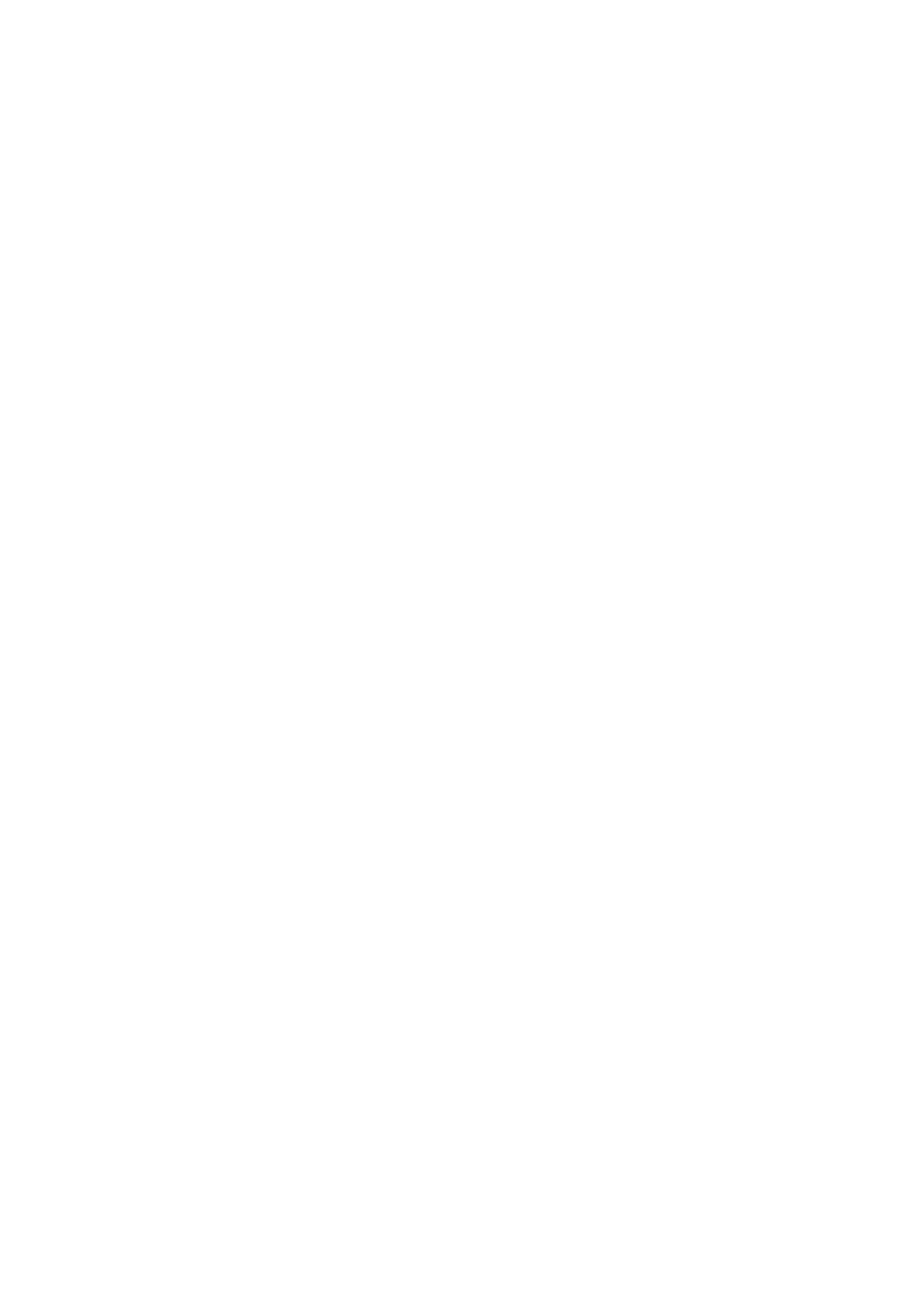iberty: DADA DADA DADA; — the roar of contorted pains, the interweaving of contraries and all contradictions, freaks and irrelevancies: LIFE.

Every product of disgust that is capable of becoming a negation of the family is dada; DADA; acquaintance with all the means hitherto rejected by the sexual prudishness of easy compromise and good manners: DADA; abolition of logic, dance of those who are incapable of creation: DADA; every hierarchy and social equation established for values by our valets: DADA; every object, all objects, feelings and obscurities, every apparition and the precise shock of parallel lines, are means for the battle of: DADA; the abolition of memory: DADA; the abolition of archaeology: DADA the abolition of prophets: DADA; the abolition of the future: DADA; the absolute and indiscutable belief in every god that is an immediate product of spontaneity: DADA; the elegant and unprejudiced leap from on harmony to another sphere; the trajectory of a word, a cry, thrown into the air like an acoustic disc; to respect all individualities in their folly of the moment, whether serious, fearful, timid, ardent, vigorous,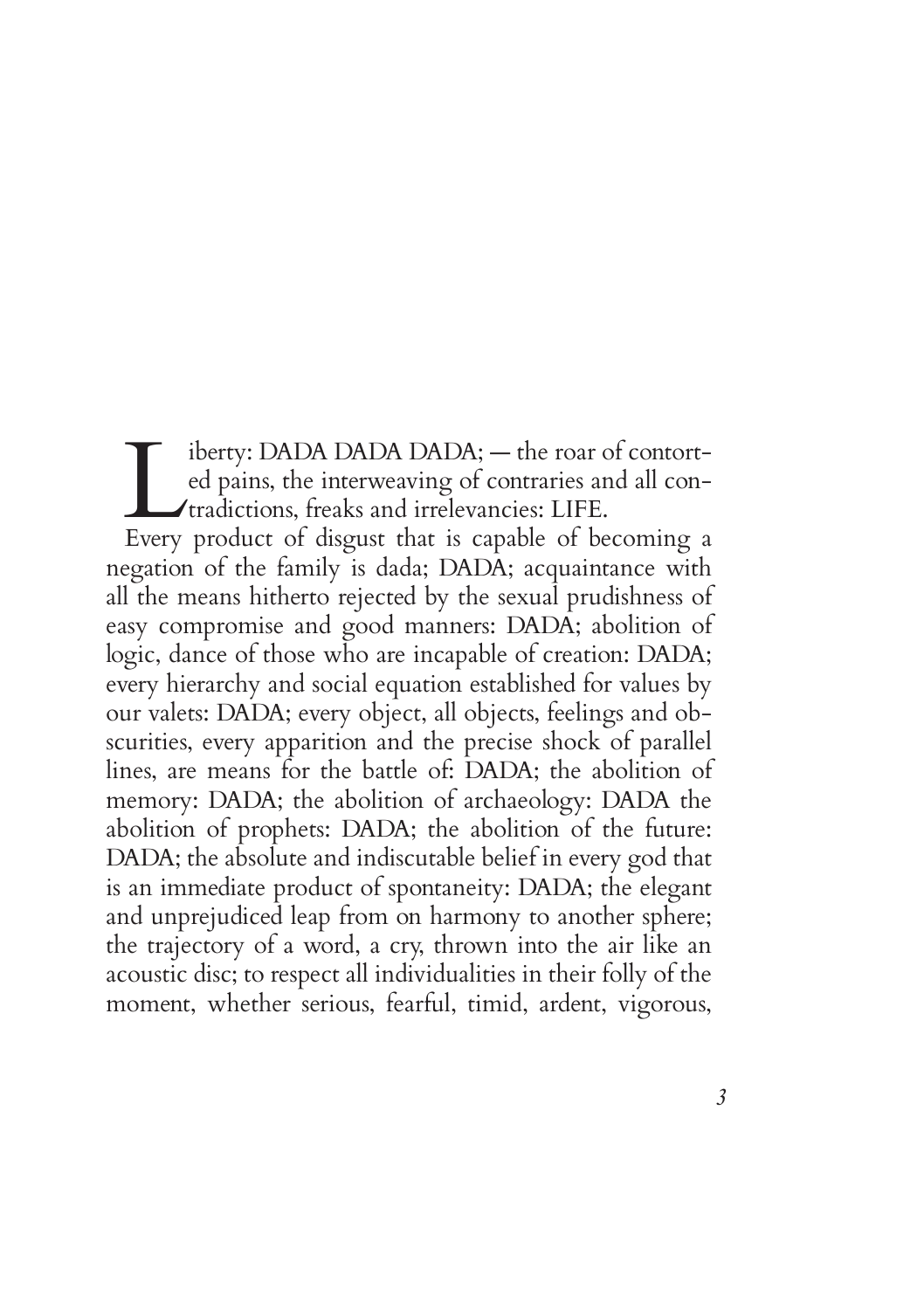decided or enthusiastic; to strip one's church of every useless and unwieldy accessory; to spew out like a luminous cascade any offensive or loving thought, or to cherish it — with the lively satisfaction that it's all precisely the same thing — with the same intensity in the bush, which is free of insects for the blue-blooded, and gilded with the bodies of archangels, with one's soul. I proclaim the opposition of all the cosmic faculties to that blennorrhoea of a putrid sun that issues from the factories of philosophical thought, the fight to the death, with all the resources of DADAIST DISGUST. By sticking labels on to things, the battle of the philosophers we let loose (money-grubbing, mean and meticulous weights and measures) and one understood once again that pity is a feeling, like diarrhoea in relation to disgust, that undermines health, the filthy carrion job of jeopardising the sun. Sentimentality: seeing a group of bored and quarrelling men, they invented the calendar and wisdom as a remedy. This task is not ordained by a supernatural force, but by a trust of ideas-merchants and academic monopolists. Morality infuses chocolate into every man's veins. Goodness is lucid, clear and resolute, and ruthless towards compromise and politics. There is nothing good about them.

Morals have given rise to charity and pity, two dumplings that have grown like elephants, planets, which people call good. Those who are strong in word or in strength will survive, because they are quick to defend themselves; the agility of their limbs and feelings flames on their faceted flanks. With neither aim nor plan, without organisation: uncontrollable folly, decomposition. The cleanliness of the individual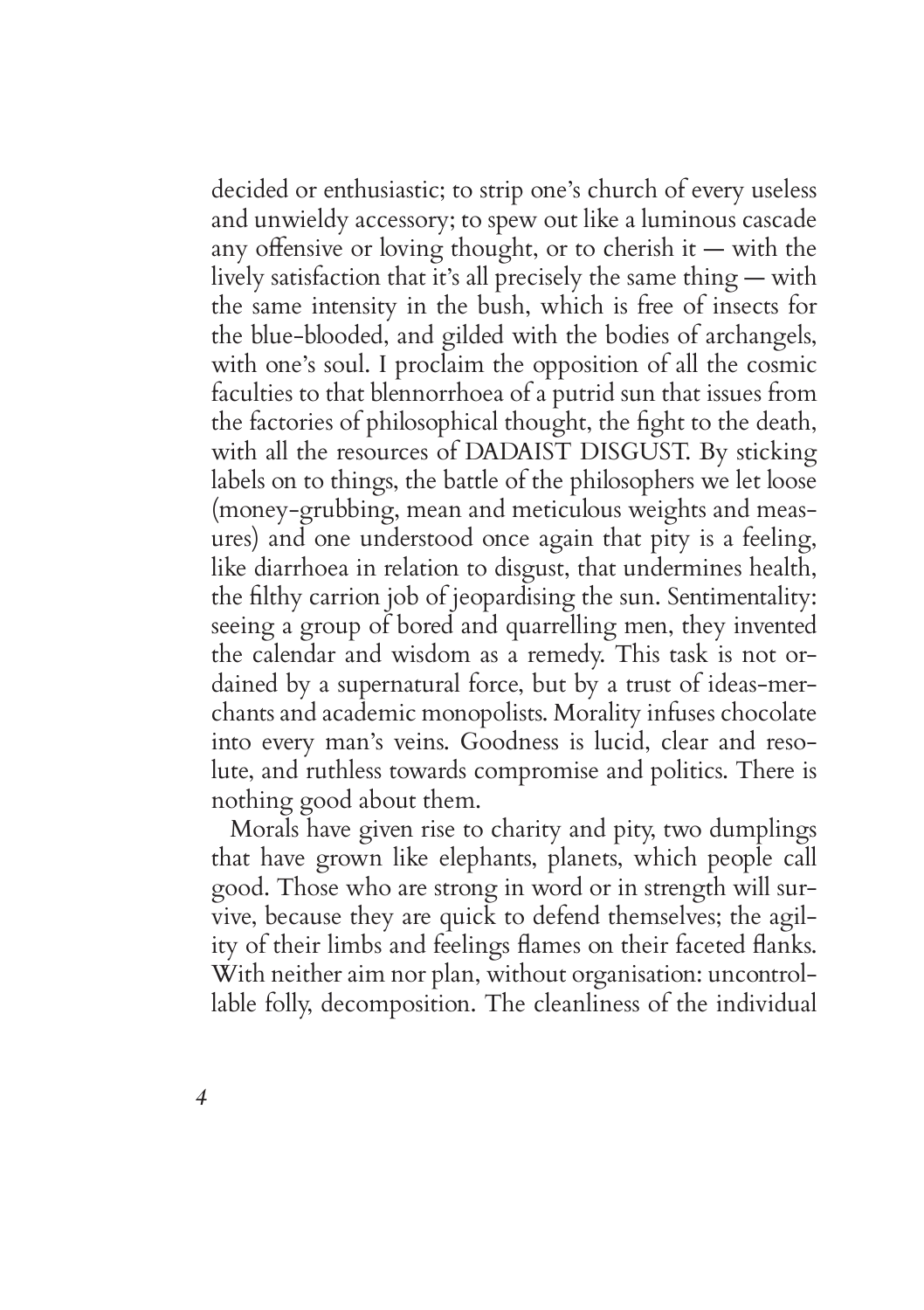materialises after we've gone through folly, the aggressive, complete folly of a world left in the hands of bandits who have demolished and destroyed the centuries. To sweep, to clean.

Every man must shout: there is great destructive, negative work to be done. Being governed by morals and logic has made it impossible for us to be anything other than impassive towards policemen — the cause of slavery — putrid rats with whom the bourgeois are fed up to the teeth, and who have infected the only corridors of clear and clean glass that remained open to artists. Morals have an atrophying effect, like every other pestilential product of the intelligence. IF we are absolutely determined to utter this platitude, the appendix of alibidinous, evil-smelling morality. The contradiction and unity of opposing poles at the same time may be true. They make a profit out of what we have selected. What we are talking about here is a paper flower for the buttonhole of gentlemen who frequent the ball of masked life, the kitchen of grace, our white, lithe or fleshy girl cousins. This is also a point of view; but all flowers aren't saints, luckily, and what is divine in us is the awakening of anti-human action.

But suppleness, enthusiasm and even the joy of injustice, that little truth that we practise as innocents and that makes us beautiful: we are cunning, and our fingers are malleable and glide like the branches of that insidious and almost liquid plant; this injustice is the indication of our soul, say the cynics. If it were married to logic, art would be living in incest, engulfing, swallowing its own tail, which still belongs to its body, fornicating in itself, and temperament would be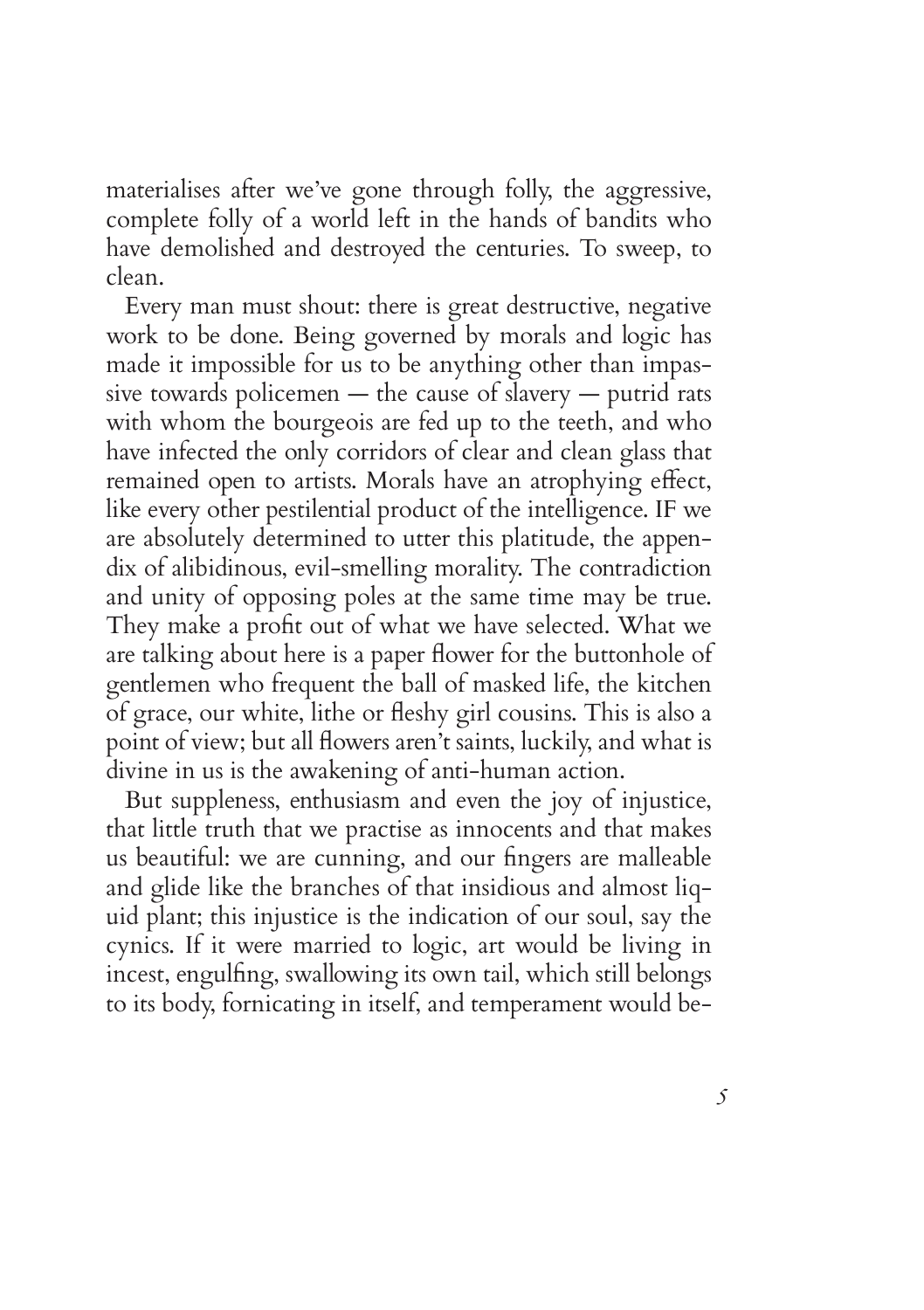come a nightmare tarred and feathered with protestantism, a monument, a mass of heavy, greyish intestines. Its chains kill, an enormous myriapod that asphyxiates independence. It draws the superficial threads of concepts and words towards illusory conclusions and centres. Logic is always false. Logic is a complication. What we need are strong straightforward, precise works which will be forever misunderstood. To encourage this sort of art is to digest it. Every infiltration of this sort is macerated diarrhoea.

We have done violence to the snivelling tendencies in our natures. Flabby, insipid flesh multiplying itself with the aid of typographical microbes. The author or the artist praised by the papers observes that his work has been understood: a miserable lining to a collaborating with the heat of an animal incubating the baser instincts. The artist, or the poet, rejoices in the venom of this mass condensed into one shopwalker of this trade, he is glad to be insulted, it proves his immutability. Art is a private thing, the artist makes it for himself; a comprehensible work is the product of a journalist, and because at this moment I enjoy mixing this monster in oil paints: a paper tube imitating the metal that you press and automatically squeeze out hatred, cowardice and villainy. Art does nobody any harm, and those who are capable of taking an interest in it will not only receive caresses, but also a marvellous chance to people the country of their conversation. It hasn't the importance that we, old hands at the spiritual, have been lavishing on it for centuries. But if life is a bad joke, with neither goal nor initial accouchement, and because we believe we ought, like clean chrysanthemums, to make the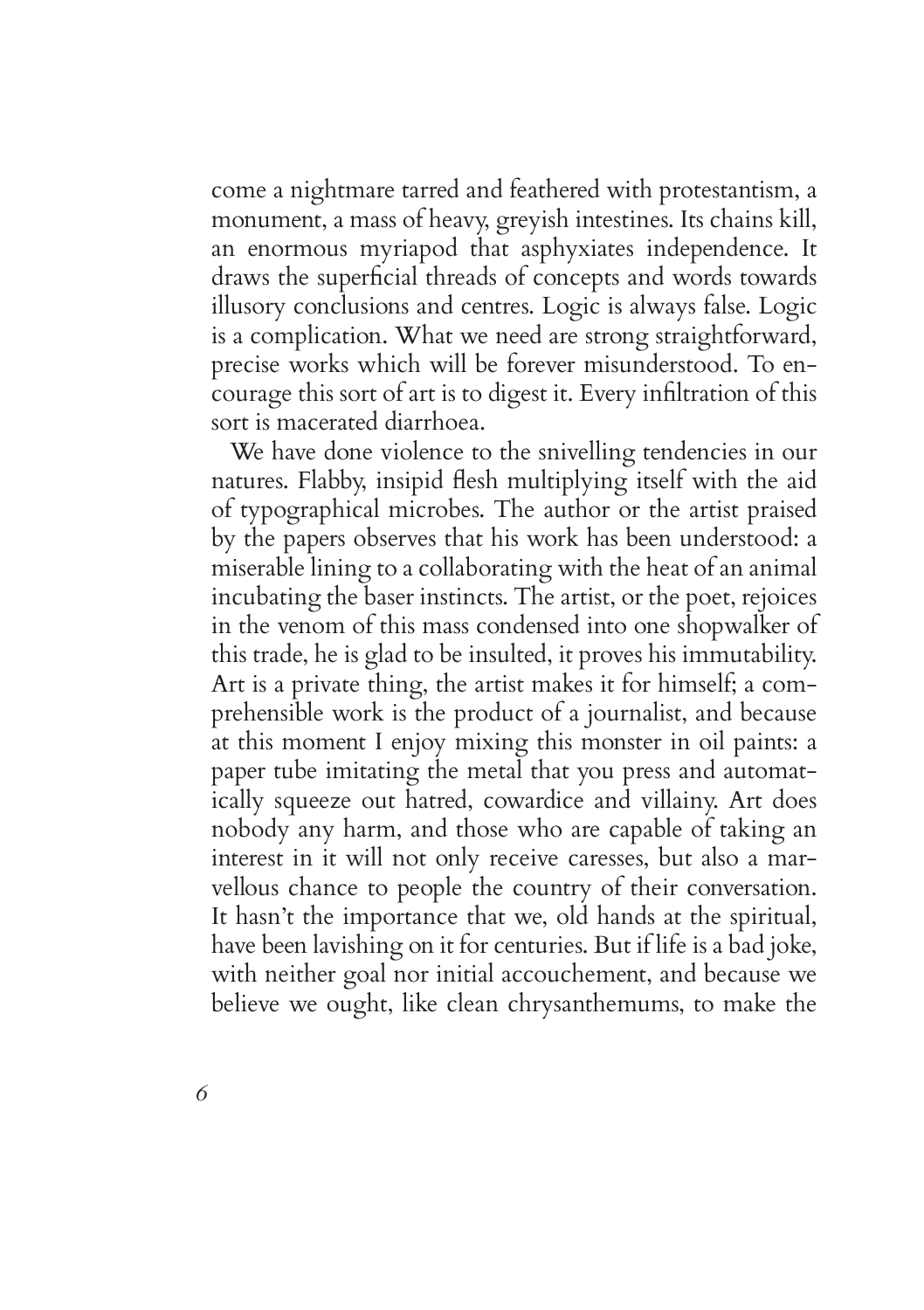best of a bad bargain, we have declared that the only basis of understanding is: art. Measured against the scale of Eternity, every action is vain — (if we allow thought to have an adventure whose result would be infinitely grotesque — an important factor in the awareness of human incapacity).

The incapacity to distinguish between degrees of light: licking the twilight and floating in the huge mouth filled with honey and excrement.

Active simplicity.

What I call the I-don't-give-a-damn attitude of life is when everyone minds his own business, at the same time as he knows how to respect other individualities, and even how to stand up for himself, the two-step becoming a national anthem, a junk shop, the wireless (the wire-less telephone) transmitting Bach fugues, illuminated advertisements for placards for brothels, the organ broadcasting carnations for God, all this at the same time, and in real terms, replacing photography and unilateral catechism.

DADAIST SPONTANEITY. To complete oneself, to perfect oneself in one's own pettiness to the point of filling the little vase of oneself with oneself, even the courage to fight for and against thought, all this can suddenly infernally propel us into the mystery of daily bread and the lilies of the economic field. I am against systems; the most acceptable system is that of have none on no principle. Carry on, children, humanity, nice kind bourgeois and virgin journalists. Science says that we are nature's servants: everything is in order, make both love and war. Carry on, children, humanity. I hate slimy objectivity, and harmony, the science that con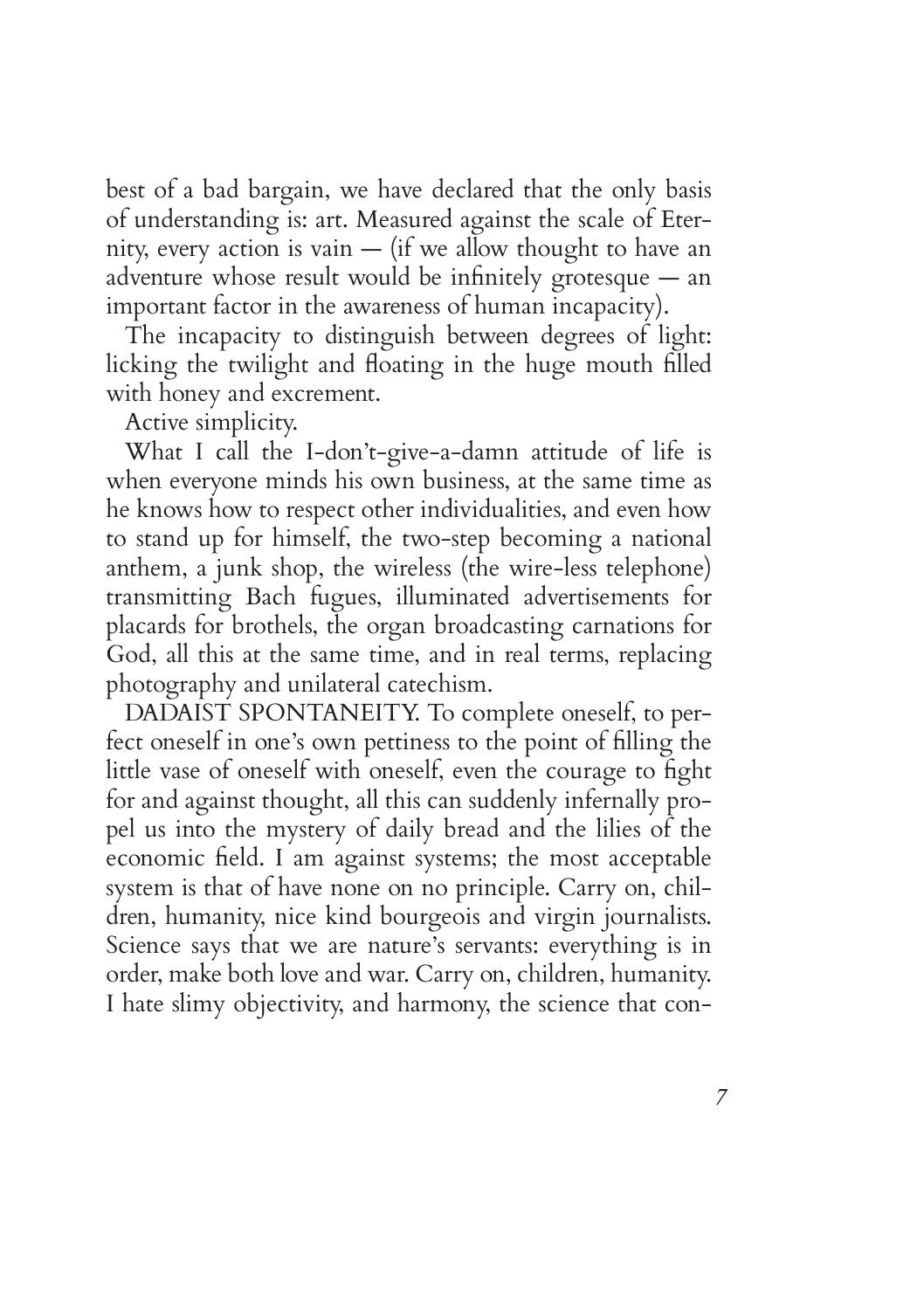siders that everything is always in order. Science revolts me when it becomes a speculative system and loses its utilitarian character — which is so useless — but is at least individual. Experience too is the result of chance and of individual abilities. People observe, they look at things from one or several points of view, they choose them from amongst the millions that exist. But this magnificent quality of the mind is precisely the proof of its impotence. To this element, philosophers like to add: The power of observation. Even if logic were confined by the senses it would still be an organic disease. Do people really think that, by the meticulous subtlety of logic, they have demonstrated the truth and established the accuracy of their opinions? Dialectics is an amusing machine that leads us (in banal fashion) to the opinions which we would have held in any case. There is no ultimate Truth. Psychoanalysis is a dangerous disease, it deadens man's anti-real inclinations and systematises the bourgeoisie. Thought is a fine thing for philosophy, but it's relative. But it's very relative. People think they can explain rationally, by means of thought, what they write. If all of them are right, and if all pills are only Pink, let's try for once not to be right. With the blue monocle of an angel they have dug out its interior for twenty sous worth of unanimous gratitude.

I have recorded fairly accurately Progress, Law, Morals, and all the other magnificent qualities that various very intelligent people have discussed in so many books in order, finally, to say that even so everyone has danced according to his own personal boomboom, and that he's right about his boomboom: the satisfaction of unhealthy curiosity; private bell—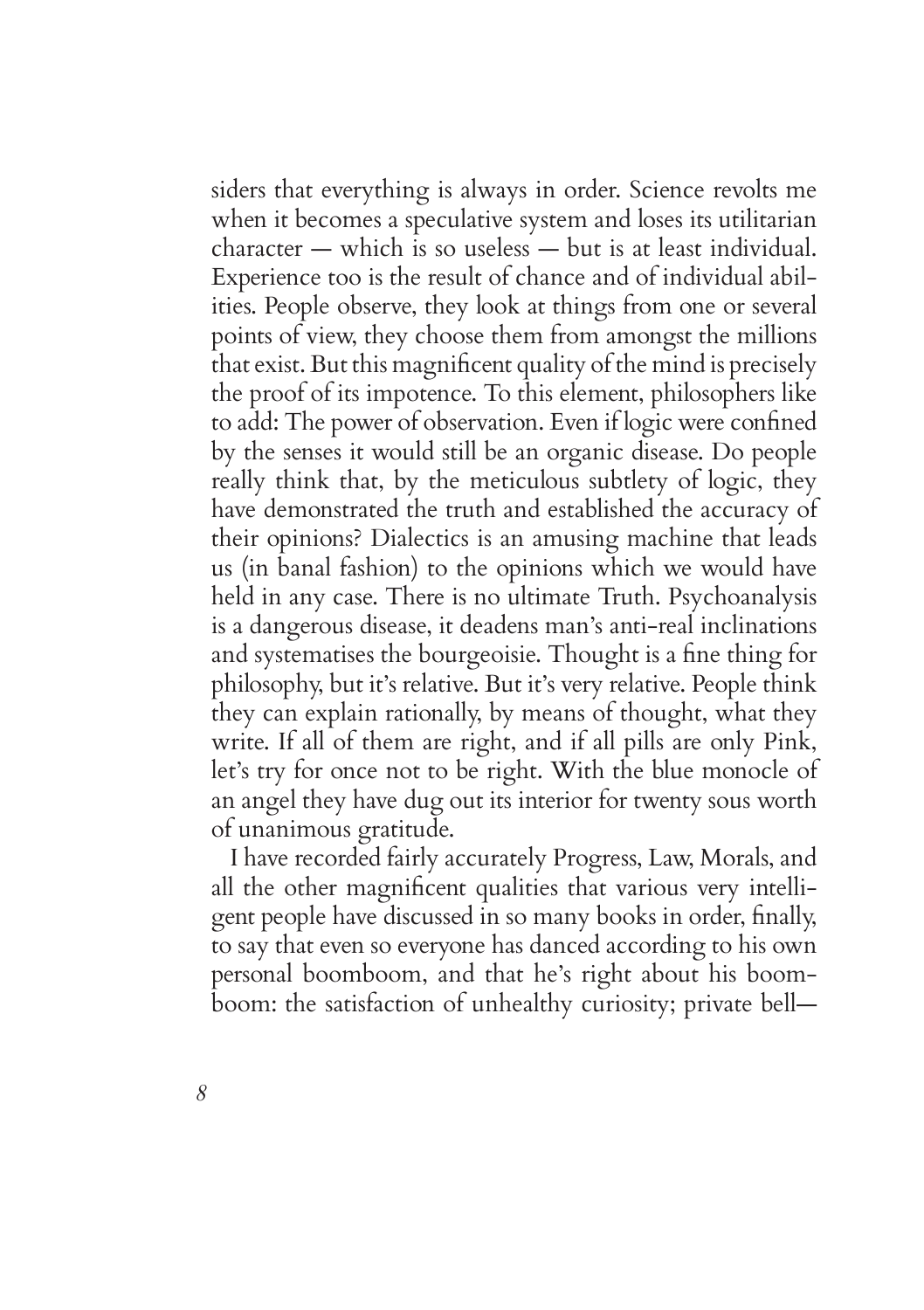ringing for inexplicable needs; bath; pecuniary difficulties; a stomach with repercussions on to life; the authority of the mystical baton formulated as the grand finale of a phantom orchestra with mute bows, lubricated by philtres with a basis of animal ammonia.

Boomboom, Boomboom, Boomboom

Knowledge, Knowledge, Knowledge

Ideal, Ideal, Ideal

If I shout:

The way people have of looking hurriedly at things from the opposite point of view, so as to impose their opinions indirectly, is called dialectic, in other words, heads I wind and tails you lose, dressed up to look scholarly. I don't think the relative result is any more important than the choice of patisserie or cherries for dessert. Everything we look at is false.

A philosophical questions: from which angle to start looking at life, god, ideas, or anything else.

I destroy the drawers of the brain, and those of social organisation: to sow demoralisation everywhere, and throw heaven's hand into hell, hell's eyes into heaven, to reinstate the fertile wheel of a universal circus in the Powers of reality, and the fantasy of every individual. DADA is the mark of abstraction; publicity and business are also poetic elements. Clarions of intense joy, bereft of that poisonous sadness. Preparing to put an end to mourning, and to replace tears by sirens spreading from one continent to another. We are like a raging wind that rips up the clothes of clouds and prayers, we are preparing the great spectacle of disaster, conflagration and decomposition.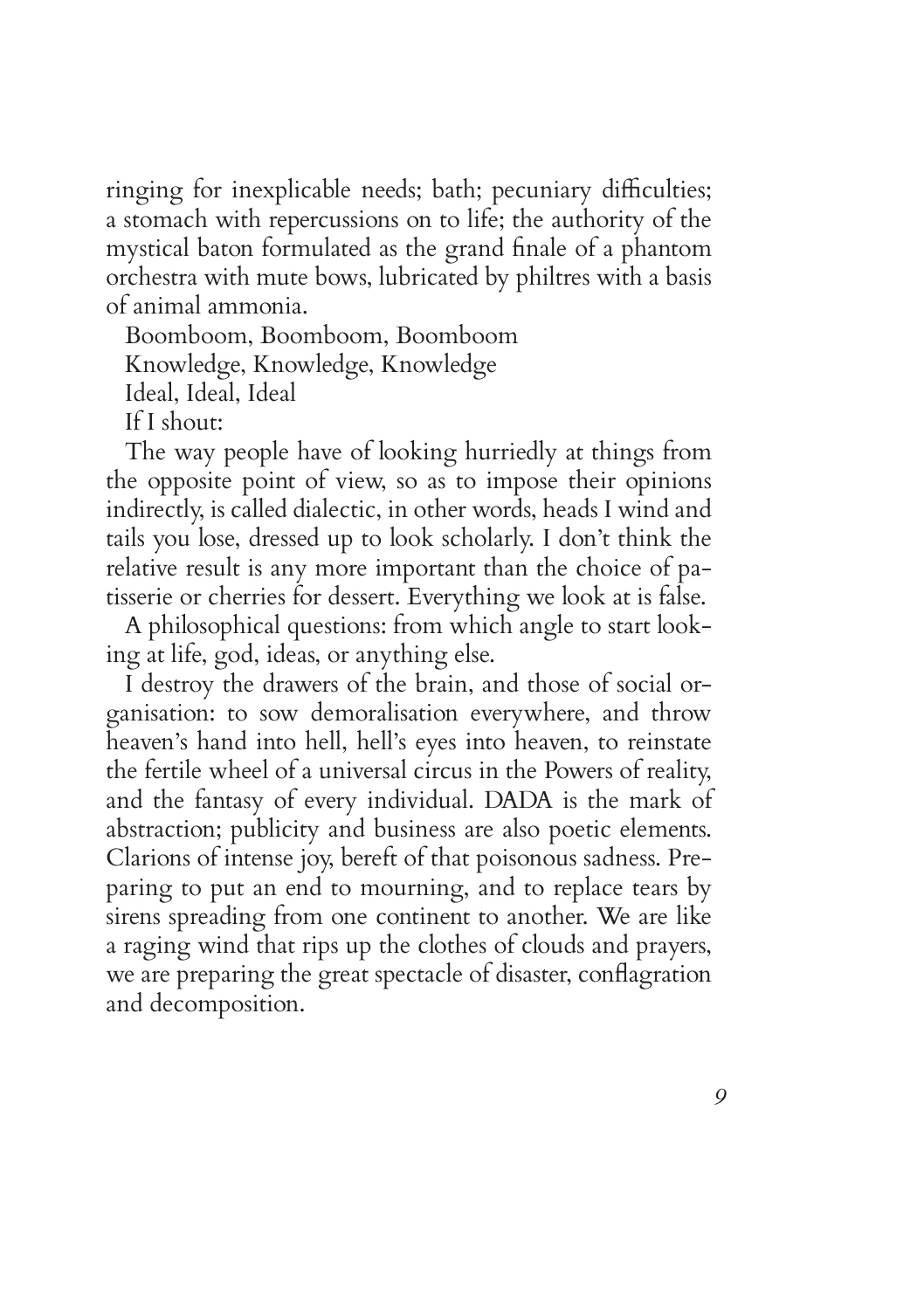I assure you: there is no beginning, and we are not afraid; we aren't sentimental. And there is a mutilated world and literary medicasters in desperate need of amelioration. Uncouth, galloping, riding astride on hiccups. On the one hand there is a world tottering in its flight, linked to the resounding tinkle of the infernal gamut; on the other hand, there are: the new men. Every page should explode, either because of its profound gravity, or its vortex, vertigo, newness, eternity, or because of its staggering absurdity, the enthusiasm of its principles, or its typography. The awareness of a supreme egoism, wherein laws become significant. The work of creative writers, written out of the author's real necessity, and for his own benefit.

There is one kind of literature which never reaches the voracious masses. Their readers laugh derisively, but carry on: what's the use? Writers who like to moralise and discuss or ameliorate psychological bases have, apart from a secret wish to win, a ridiculous knowledge of life, which they may have classified, parcelled out, canalised; they are determined to see its categories dance when they beat time. It is only contrast that links us to the past. I appreciate an old work for its novelty. Absolute in the purity of its cosmic and regulated chaos, eternal in that globule that is a second which has no duration, no breath, no light and no control. Order = disorder; ego = non-ego; affirmation = negation: the supreme radiations of an absolute art. For its creator it has neither case nor theory. This world is neither specified nor defined in the work, it belongs, in its innumerable variations, to the spectator.  $-$  A painting is the art of making two lines, which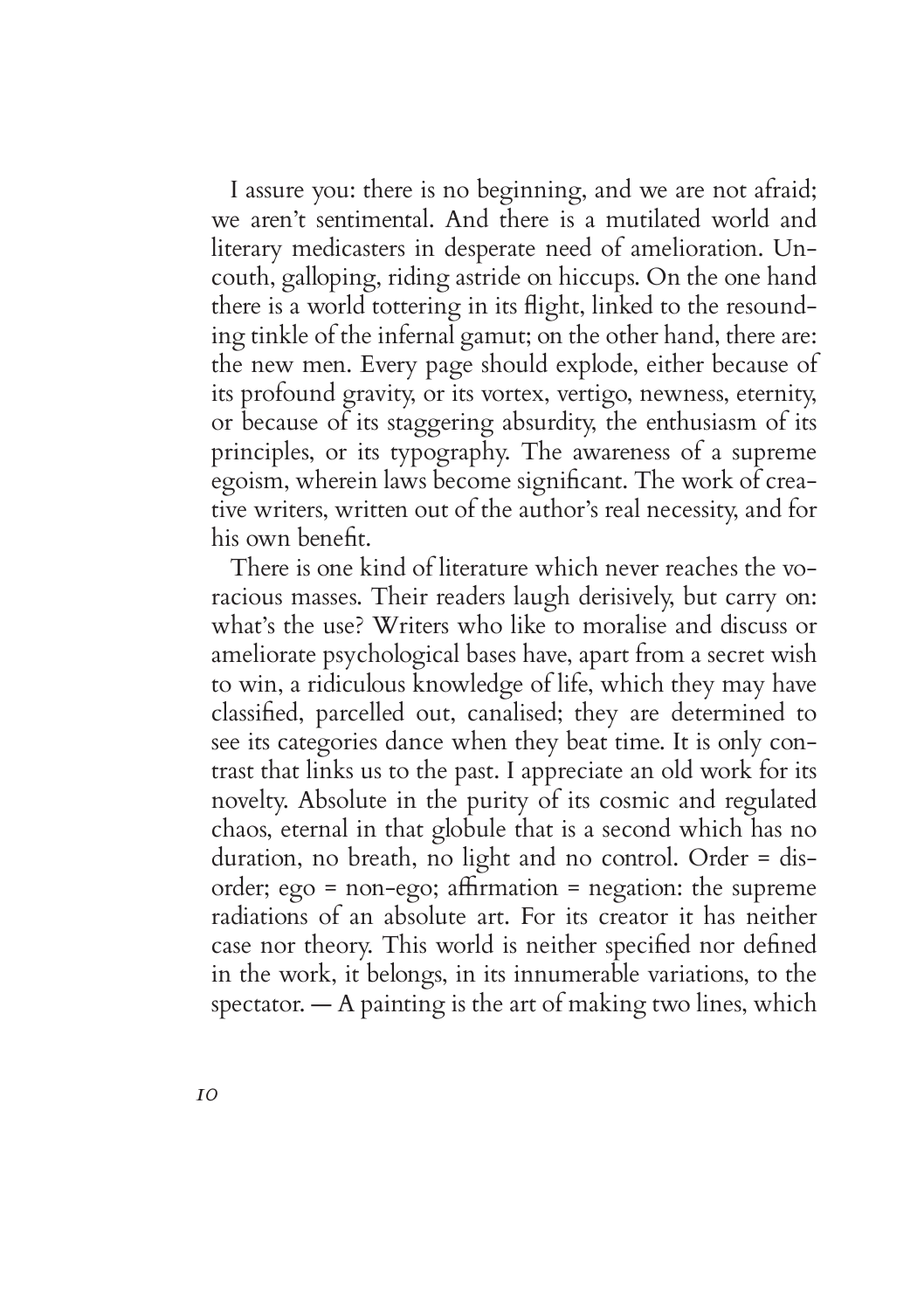have been geometrically observed to be parallel, meet on a canvas, before our eyes, in the reality of a world that has been transposed according to new conditions and possibilities. Every pictorial or plastic work is unnecessary, even if it is a monster which terrifies servile minds, and not a sickly-sweet object to adorn the refectories of animals in human garb, those illustrations of the sad fable of humanity. The new artist protests: he no longer paints (symbolic and illusionistic reproduction) but creates directly in stone, wood, iron, tin, rocks, or locomotive structures capable of being spun in all directions by the limpid wind of the momentary sensation. The new painter creates a world whose elements are also its means, a sober, definitive, irrefutable work. This doesn't stop the canvas being either a good or a bad painting destined to form an investment for intellectual capital. The futurist sees the same cup in movement, a succession of objects side by side, mischievously embellished by a few guide-lines.

Cubism was born out of a simple manner of looking at objects: Cezanne painted a cup twenty centimetres lower than his eyes, the cubists look at it from above, others complicate it appearance by cutting a vertical section through it and soberly placing it to one side (I'm not forgetting the creators, nor the seminal reasons of unformed matter that they rendered definitive). We are streams of curses in the tropical abundance of vertiginous vegetation, resin and rain is our sweat, we bleed and burn with thirst, our blood is strength. Drunk with energy, we are revenants thrusting the trident into heedless flesh.

Here we really know what we are talking about, because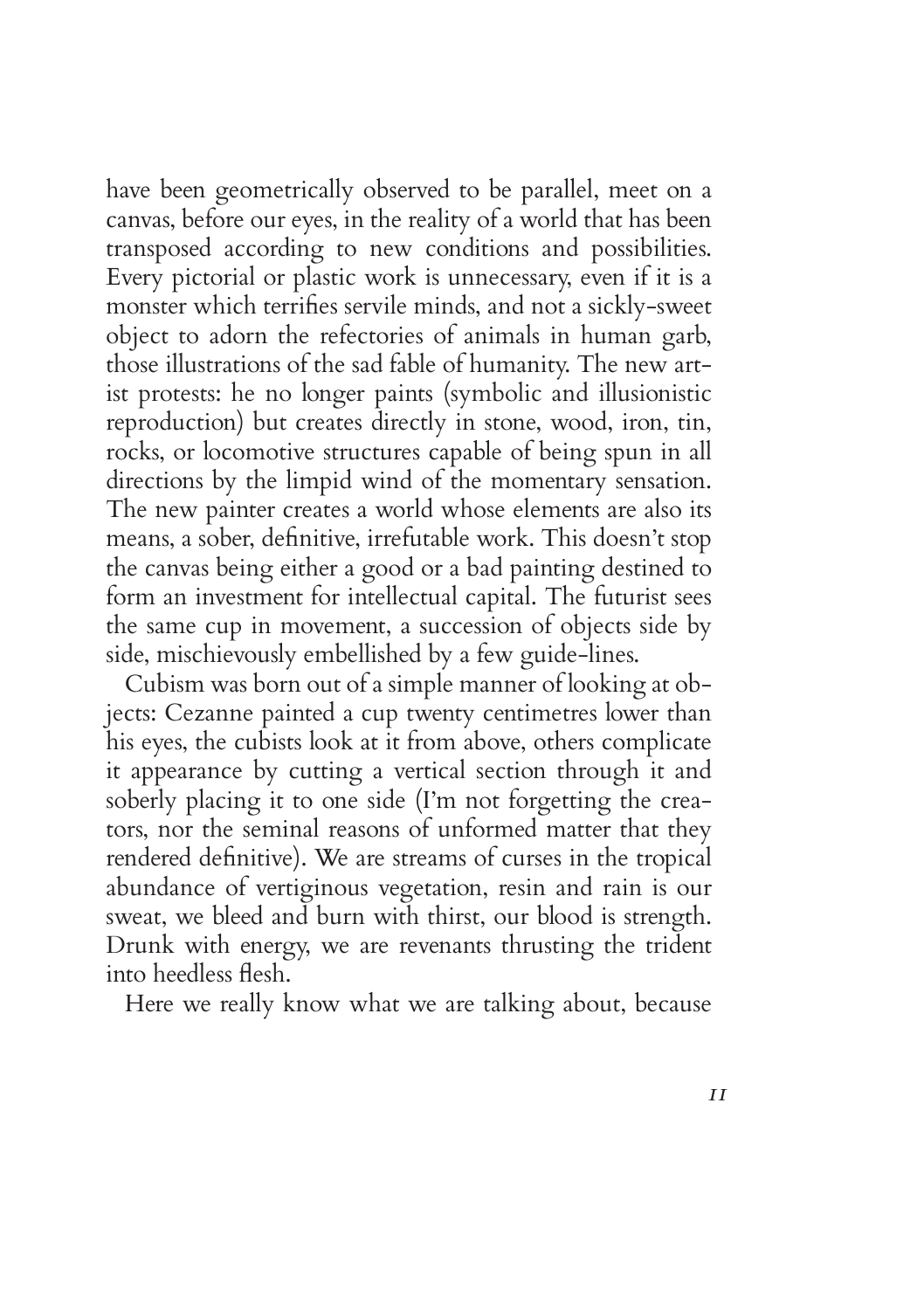we have experienced the trembling and the awakening.

Here we are dropping our anchor in fertile ground. Leaving the door open to the possibility of wallowing in comfort and food. Every group of artists has ended up at this bank, straddling various comets. Rhymes have the smack of money, and inflexion slides along the line of the stomach in profile. Do we make art in order to earn money and keep the dear bourgeoisie happy? We've had enough of the cubist and futurist academies: laboratories of formal ideas. We don't accept any theories. People who join us keep their freedom. Thus DADA was born, out of a need for independence, out of mistrust for the community. Stalactites: look everywhere for them, in creches magnified by pain, eyes as white as angels' hares. I always speak about myself because I don't want to convince, and I have no right to drag others in my wake, I'm not compelling anyone to follow me, because everyone makes his art in his own way, if he knows anything about the joy that rises like an arrow up to the astral strata, or that which descends into the mines stewn with the flowers of corpses and fertile spasms. After the carnage we are left with the hope of a purified humanity. No pity. "Know thyself" is utopian, but more acceptable because it includes malice. The principle: "Love thy neighbour" is hypocrisy. How can anyone hope to order the chaos that constitutes that infinite, formless variation: man? The attempt of Jesus, and the Bible, conceal, under their ample, benevolent wings: shit, animals and days. Do people imagine they have found the psychic basis common to all humanity? Criticism is, therefore, useless; it only exists subjectively, for every individual, and with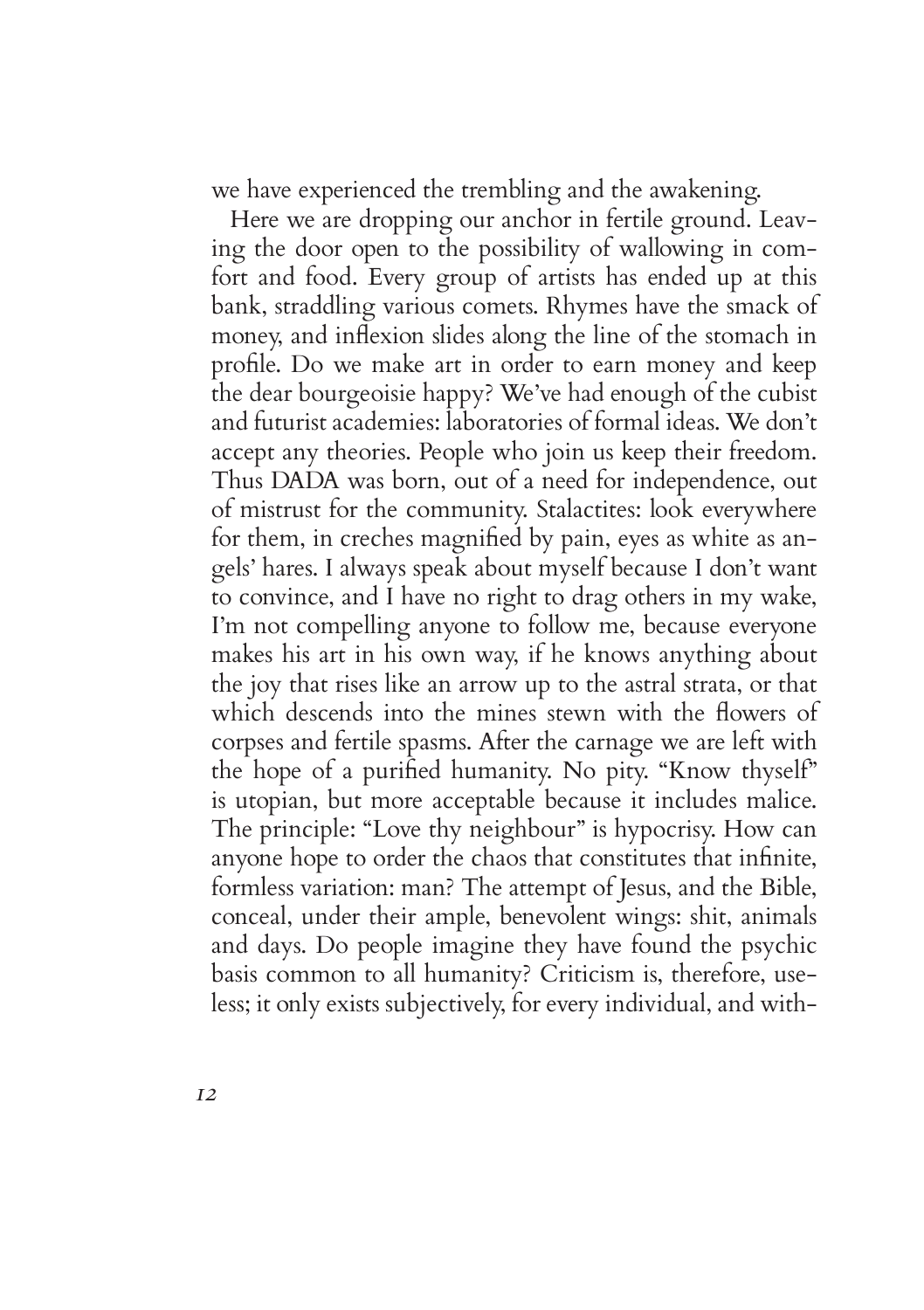out the slightest general characteristic. A work of art is never beautiful, by decree, objectively, for everyone. A work of art shouldn't be beauty per se, because it is dead; neither gay nor sad, neither light nor dark; it is to rejoice or maltreat individualities to serve them up the cakes of sainted haloes or the sweat of a meandering chase through the atmosphere. A sensitivity cannot be built on the basis of a word; every sort of construction converges into a boring sort of perfection, a stagnant idea of a golden swamp, a relative human product. Some learned journalists see it as an art for babies, other Jesuscallingthelittlechildrenuntohim saints see it as a return to an unemotional and noisy primitivism — noise and monotonous. The word for a hobby horse, a children's nurse, a double affirmative in Russian and Romanian, is also: DADA. A cube, and a mother, in a certain region of Italy, are called: DADA. We read in the papers that the negroes of the Kroo race call the tail of a sacred cow: DADA. The first thought that comes to these minds is of a bacteriological order: at least to discover its etymological, historical or psychological meaning.

If we consider it futile, and if we don't waste our time over a word that doesn't mean anything.

## DADA DOES NOT MEAN ANYTHING.

To be plain: The amusement of redbellies in the mills of empty skulls. Whence the sorrows of conjugal life.

Every spectator is a plotter, if he tries to explain a word (to know!) From his padded refuge of serpentine complications, he allows his instincts to be manipulated.

DADA — this is a word that throws up ideas so that they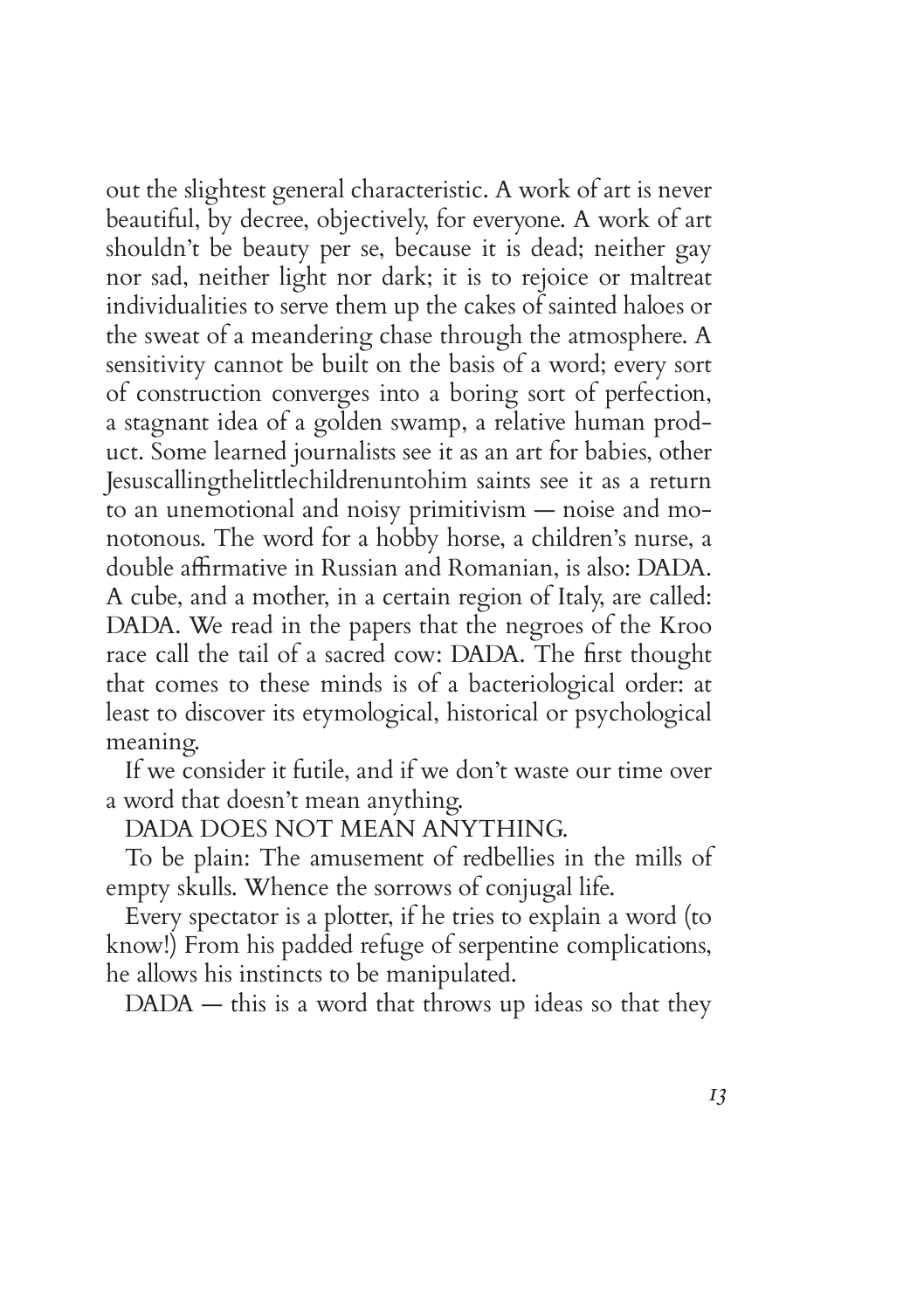can be shot down; every bourgeois is a little playwright, who invents different subjects and who, instead of situating suitable characters on the level of his own intelligence, like chrysalises on chairs, tries to find causes or objects (according to whichever psychoanalytic method he practices) to give weight to his plot, a talking and self-defining story.

I'm writing this manifesto to show that you can perform contrary actions at the same time, in one single, fresh breath; I am against action; as for continual contradiction, and affirmation too, I am neither for nor against them, and I won't explain myself because I hate common sense. I am writing a manifesto and there's nothing I want, and yet I'm saying certain things, and in principle I am against manifestos, as I am against principles (quantifying measures of the moral value of every phrase — too easy; approximation was invested by the impressionists). At the lighted crossroads, alert, attentive, lying in wait for years, in the forest. By giving art the impetus of supreme simplicity — novelty — we are being human and true in relation to innocent pleasures; impulsive and vibrant n order to crucify boredom. But this need is out of date, too. The love of novelty is a pleasant sort of cross, it's evidence of a naive don't-give-a-damn attitude, a passing, positive, sign without rhyme or reason. Everyone does it in the form of a crystalbluff-madonna, or a monetary system, or pharmaceutical preparations, a naked leg being the invitation to an ardent and sterile Spring. To impose one's ABC is only natural — and therefore regrettable. His existence had already been proved by the accordion, the landscape and soft words. work yourself up and sharpen you wings to conquer and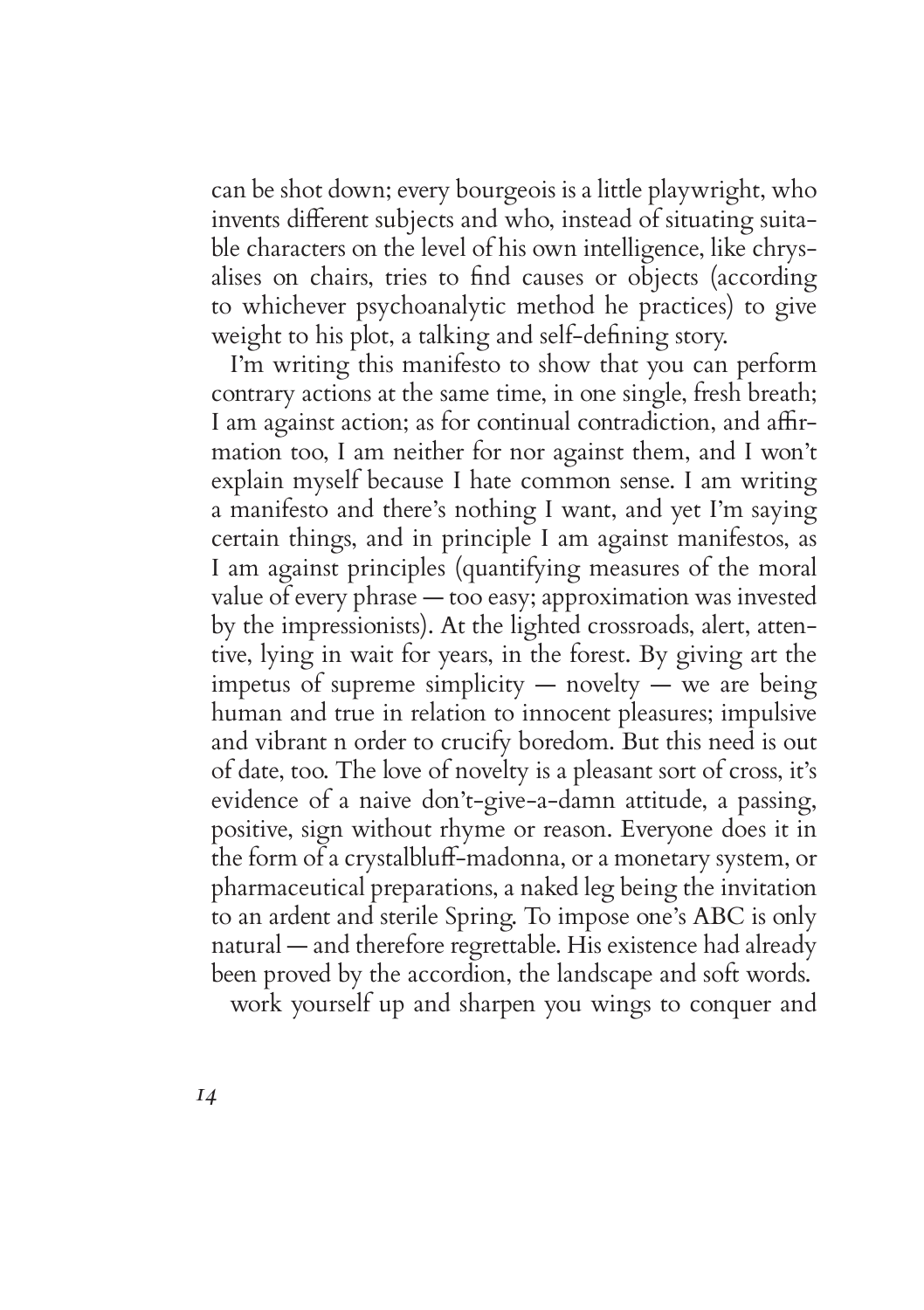circulate lower and upper case As, Bs & Cs, sign, shout, swear, organise prose into a form that is absolutely and irrefutably obvious, prove its ne plus ultra and maintain that novelty resembles life in the same way as the latest apparition of a harlot proves the essence of God.

To launch a manifesto you have to want: A, B, & C, and fulminate against 1, 2,  $\&$  3. The magic of a word — DADA — which for journalists has opened the door to an unforeseen world, has for us not the slightest importance.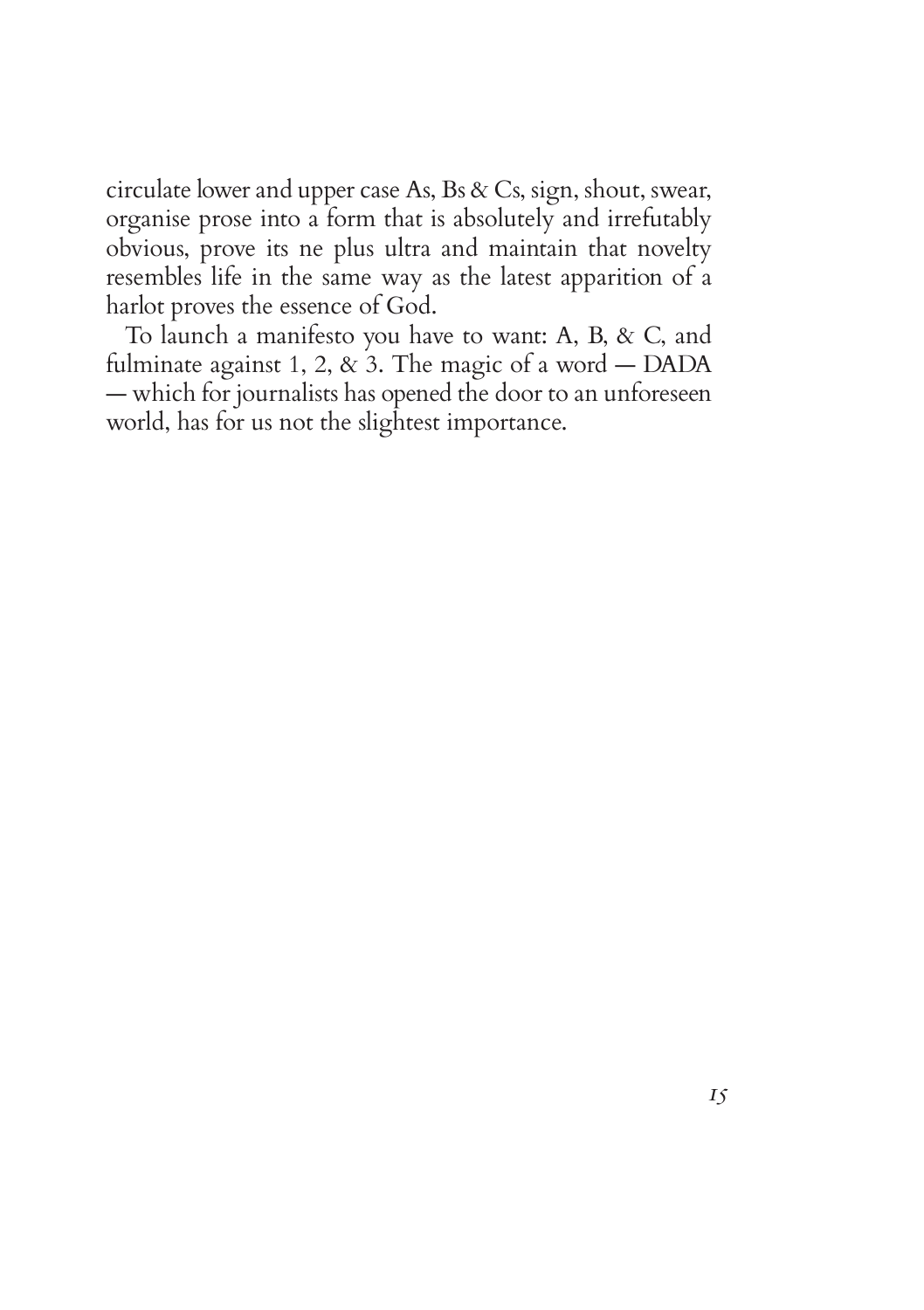## Retrograde Chapbooks

*Retrograde:* adj.: directed or moving backwards. verb: revert to an earlier and inferior condition. The Oxford Dictionary

In Arnold Schoenberg's 12-tone system, *retrograde* refers to the operation of time-reversing the tones in a musical series, while maintaining the original pitches and rhythms on the sequence. As a literary counterpart to Schoenberg's retrogression technique, *Retrograde Chapbooks* presents existing texts from the history of modernism and the avant-garde, where all sentences have been re-arranged in the inverse order. The immediate meaning and readability of each sentence is maintained, but the overall sense is displaced within the text as a whole.

*Retrograde Chapbooks* aims to celebrate the original texts, while at the same time proposes an inquiry on the forward linearity of historical development in culture, by performing a literal "going back" movement to modernist paradigms.